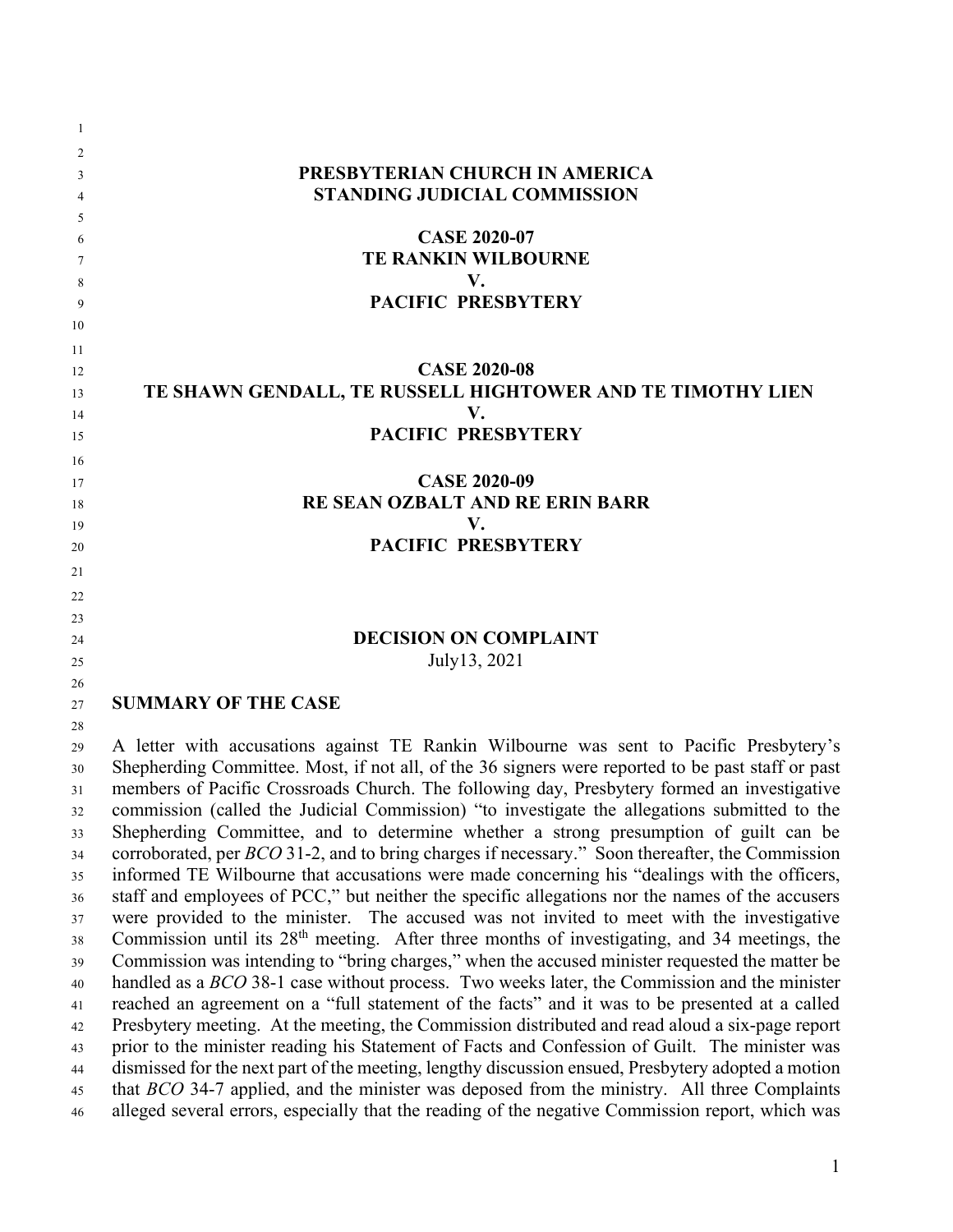| $\mathbf{1}$<br>$\sqrt{2}$                  | not part of the agreed-upon Statement, violated <i>BCO</i> 38-1. The SJC eventually sustained the<br>Complaints, annulled the censure of deposition, recommended Presbytery treat his censure (in |                                                                                                                                                                                                                                                              |  |
|---------------------------------------------|---------------------------------------------------------------------------------------------------------------------------------------------------------------------------------------------------|--------------------------------------------------------------------------------------------------------------------------------------------------------------------------------------------------------------------------------------------------------------|--|
| 3                                           |                                                                                                                                                                                                   | effect for seventeen $(17)$ months as of the date of this decision) as definite suspension from office                                                                                                                                                       |  |
| $\overline{4}$                              |                                                                                                                                                                                                   | (BCO 36-4) and as being a sufficient censure for the offenses confessed in the minister's Statement,                                                                                                                                                         |  |
| 5                                           |                                                                                                                                                                                                   | and recommended Presbytery consider the matter closed.                                                                                                                                                                                                       |  |
| 6<br>$\tau$                                 |                                                                                                                                                                                                   | I. SUMMARY OF THE FACTS                                                                                                                                                                                                                                      |  |
| $\,8\,$<br>$\overline{9}$<br>10<br>11<br>12 | 10/02/19                                                                                                                                                                                          | The day before Presbytery's Fall Stated Meeting, Pacific's Shepherding Committee<br>received a communication with allegations against TE Rankin Wilbourne. The<br>Committee indicated it was signed by 36 people, but the letter is not in the Record.       |  |
| 13<br>14                                    | 10/03/19                                                                                                                                                                                          | Presbytery's Fall Stated Meeting. The Shepherding Committee recommended that<br>Presbytery "establish a judicial commission to investigate the allegations submitted to<br>the Shepherding Committee, and to determine whether a strong presumption of guilt |  |
| 15<br>16                                    |                                                                                                                                                                                                   | can be corroborated, per $BCO$ 31-2, and to bring charges if necessary." A motion to                                                                                                                                                                         |  |
| 17                                          |                                                                                                                                                                                                   | amend failed, which sought to make it a committee. The Shepherding Committee                                                                                                                                                                                 |  |
| 18                                          |                                                                                                                                                                                                   | recommendation was adopted. Presbytery then adopted a motion to appoint the                                                                                                                                                                                  |  |
| 19                                          |                                                                                                                                                                                                   | following to the Judicial Commission ("JC"): TEs Ron Svendsen, TE Jason Park, TE                                                                                                                                                                             |  |
| $20\,$                                      |                                                                                                                                                                                                   | Jeff Tell, RE Bob Nisbet, RE Rod DenOuden, and RE Randy Berg.                                                                                                                                                                                                |  |
| $21\,$                                      |                                                                                                                                                                                                   |                                                                                                                                                                                                                                                              |  |
| $22\,$                                      | 10/07/19                                                                                                                                                                                          | First JC meeting. Record indicates there were 39 other JC meetings in the four                                                                                                                                                                               |  |
| $23\,$                                      |                                                                                                                                                                                                   | months between October 17, 2019 and February 6, 2021.                                                                                                                                                                                                        |  |
| $\sqrt{24}$                                 |                                                                                                                                                                                                   |                                                                                                                                                                                                                                                              |  |
| 25                                          | 10/08/19                                                                                                                                                                                          | The JC informed TE Wilbourne and the Session of Pacific Crossroads Church                                                                                                                                                                                    |  |
| $26\,$                                      |                                                                                                                                                                                                   | ("PCC") of its investigation. The JC informed TE Wilbourne that allegations were                                                                                                                                                                             |  |
| $27\,$                                      |                                                                                                                                                                                                   | made against him concerning his "dealings with the officers, staff and employees of<br>PCC" but that it was "not ready to go into details about specific allegations nor  to                                                                                 |  |
| $28\,$<br>29                                |                                                                                                                                                                                                   | disclose names of those involved." The JC requested the Session to provide it with                                                                                                                                                                           |  |
| $30\,$                                      |                                                                                                                                                                                                   | every email and written document from its Session and staff for the past seven years,                                                                                                                                                                        |  |
| 31                                          |                                                                                                                                                                                                   | with no scope limitations or details regarding the allegations.                                                                                                                                                                                              |  |
| 32                                          |                                                                                                                                                                                                   |                                                                                                                                                                                                                                                              |  |
| 33                                          |                                                                                                                                                                                                   | 01/11/20 Three months after it informed TE Wilbourne of the investigation, the JC met with                                                                                                                                                                   |  |
| 34                                          |                                                                                                                                                                                                   | him for the first time. That was the JC's 28 <sup>th</sup> meeting. Prior to the meeting, he had                                                                                                                                                             |  |
| 35                                          |                                                                                                                                                                                                   | requested permission to bring someone with him to the meeting, and the JC denied                                                                                                                                                                             |  |
| 36                                          |                                                                                                                                                                                                   | that request, as it continued to do with the same request for other meetings. TE                                                                                                                                                                             |  |
| 37                                          |                                                                                                                                                                                                   | Wilbourne was not informed of the specific accusations against him, nor were his                                                                                                                                                                             |  |
| 38                                          |                                                                                                                                                                                                   | accusers identified. He contends he was never informed of the names of the accusers.                                                                                                                                                                         |  |
| 39                                          |                                                                                                                                                                                                   | However, he was aware of tensions that had arisen in prior years between himself and                                                                                                                                                                         |  |
| 40                                          |                                                                                                                                                                                                   | former PCC staff. The Session was aware of these sins and failures, and TE                                                                                                                                                                                   |  |

<sup>&</sup>lt;sup>1</sup> It is not clear from the record as to whether this commission was to be a *BCO* 15-1 commission that would conclude the business referred to it, keeping a record of its proceedings to be submitted to the appointing court, or a *BCO* 15-3 judicial commission, which would require the appointing court to, without debate, to approve or disapprove its judgment. Although not fatal, the appointment of a committee, rather than a commission of any sort, at this point would have been a wiser and more prudent procedural vehicle to conduct the *BCO* 31-2 investigation. Ordinarily, a *BCO* 15-3 judicial commission should not be appointed until after a strong presumption of guilt is found and a trial is in order.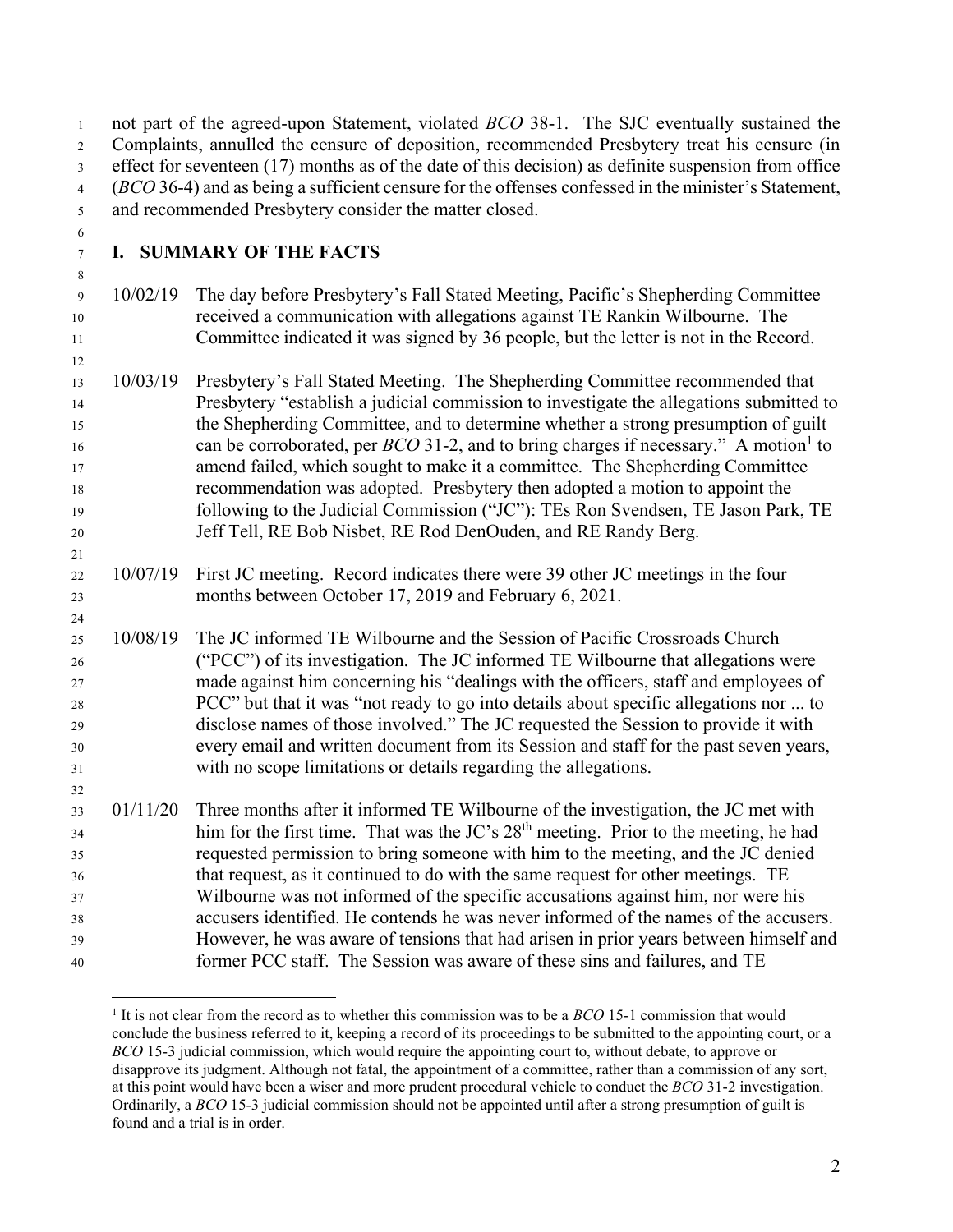| $\mathbf{1}$<br>$\overline{2}$<br>3<br>$\overline{4}$<br>5<br>6 |          | Wilbourne committed to intensive Christian counseling, which led to a "plan of<br>repentance." He presented the JC with the plan of repentance he had been following,<br>as well as a list of 40 witnesses whom he believed could provide the JC additional<br>firsthand testimony about incidents he believed the JC might be investigating.<br>However, the JC indicated it would not consult those witnesses. |
|-----------------------------------------------------------------|----------|------------------------------------------------------------------------------------------------------------------------------------------------------------------------------------------------------------------------------------------------------------------------------------------------------------------------------------------------------------------------------------------------------------------|
| $\tau$                                                          | 01/23/20 | Two days before Presbytery's Stated Meeting, TE Wilbourne informed the JC by                                                                                                                                                                                                                                                                                                                                     |
| 8                                                               |          | email that he wished to confess to matters related to the investigation and proceed as                                                                                                                                                                                                                                                                                                                           |
| 9                                                               |          | a BCO 38-1 case without process. The next day, the JC provided him a document                                                                                                                                                                                                                                                                                                                                    |
| 10                                                              |          | titled "Working Draft of Potential Charges" and informed him that the JC had been                                                                                                                                                                                                                                                                                                                                |
| 11                                                              |          | intending to "bring charges" the following day at the Presbytery meeting. The JC                                                                                                                                                                                                                                                                                                                                 |
| 12                                                              |          | informed Wilbourne it would give him two weeks to draft the BCO 38-1 "full                                                                                                                                                                                                                                                                                                                                       |
| 13                                                              |          | statement of the facts" and that it would ask for a called meeting to be held two weeks                                                                                                                                                                                                                                                                                                                          |
| 14<br>15                                                        |          | after the Stated Meeting.                                                                                                                                                                                                                                                                                                                                                                                        |
| 16                                                              | 01/25/20 | Presbytery Stated Meeting. JC reported it had concluded there was a strong                                                                                                                                                                                                                                                                                                                                       |
| 17                                                              |          | presumption of guilt, and was prepared to recommend indictment, but recommended                                                                                                                                                                                                                                                                                                                                  |
| 18                                                              |          | Presbytery postpone action until a called meeting on Feb. 8. The JC reported:                                                                                                                                                                                                                                                                                                                                    |
| 19                                                              |          |                                                                                                                                                                                                                                                                                                                                                                                                                  |
| 20                                                              |          | The Commission decided that if TE Wilbourne does, in fact, come as his                                                                                                                                                                                                                                                                                                                                           |
| 21                                                              |          | own accuser that we would refrain from filing our charges. If he fails to                                                                                                                                                                                                                                                                                                                                        |
| 22                                                              |          | come as his own accuser, we will proceed to file charges.                                                                                                                                                                                                                                                                                                                                                        |
| 23                                                              |          | Over the next two weeks, Wilbourne and the JC met three times and agreed on a                                                                                                                                                                                                                                                                                                                                    |
| 24<br>25                                                        |          | seven-page "Statement of Facts and Confession of Guilt." He also prepared an                                                                                                                                                                                                                                                                                                                                     |
| 26                                                              |          | additional statement (called the "Voluntary Statement," which included a four-page                                                                                                                                                                                                                                                                                                                               |
| 27                                                              |          | "Statement of Repentance" and a four-page "Commitment to Repentance"), and the                                                                                                                                                                                                                                                                                                                                   |
| 28                                                              |          | JC agreed it could also be presented to Presbytery at the February 8 meeting.                                                                                                                                                                                                                                                                                                                                    |
| 29                                                              |          |                                                                                                                                                                                                                                                                                                                                                                                                                  |
| 30                                                              | 02/08/20 | Presbytery Called Meeting. The Moderator announced the order of business would                                                                                                                                                                                                                                                                                                                                   |
| 31                                                              |          | be: "to hear the Judicial Commission's report, to hear from TE Rankin Wilbourne,                                                                                                                                                                                                                                                                                                                                 |
| 32                                                              |          | and then to move to consideration of the appropriate censure." This was the first time                                                                                                                                                                                                                                                                                                                           |
| 33                                                              |          | Wilbourne was made aware the JC intended to read a detailed report. The JC's six-                                                                                                                                                                                                                                                                                                                                |
| 34                                                              |          | page report was distributed and read aloud. On motion, Presbytery voted to "receive<br>the report." The JC then reported the following to Presbytery.                                                                                                                                                                                                                                                            |
| 35<br>36                                                        |          |                                                                                                                                                                                                                                                                                                                                                                                                                  |
| 37                                                              |          | According to $BCO$ 38-1 it is necessary to prepare a "statement of facts" which                                                                                                                                                                                                                                                                                                                                  |
| 38                                                              |          | is to be approved by both accused and the court. The Commission gave TE                                                                                                                                                                                                                                                                                                                                          |
| 39                                                              |          | Wilbourne two weeks to write his confession, and it worked with him to produce                                                                                                                                                                                                                                                                                                                                   |
| 40                                                              |          | a statement of facts which we could mutually approve, and which TE Wilbourne                                                                                                                                                                                                                                                                                                                                     |
| 41                                                              |          | would present at a called meeting of Pacific Presbytery on February 8, 2020.<br>[ROC 19]                                                                                                                                                                                                                                                                                                                         |
| 42<br>43                                                        |          |                                                                                                                                                                                                                                                                                                                                                                                                                  |
| 44                                                              |          | Wilbourne then read an eight-page "Statement of Facts and Confession of Guilt," as                                                                                                                                                                                                                                                                                                                               |
| 45                                                              |          | well as the first four pages of an eight-page "Voluntary Statement" regarding                                                                                                                                                                                                                                                                                                                                    |
| 46                                                              |          | repentance. Presbytery voted to receive each. Below is a summary.                                                                                                                                                                                                                                                                                                                                                |
| 47                                                              |          |                                                                                                                                                                                                                                                                                                                                                                                                                  |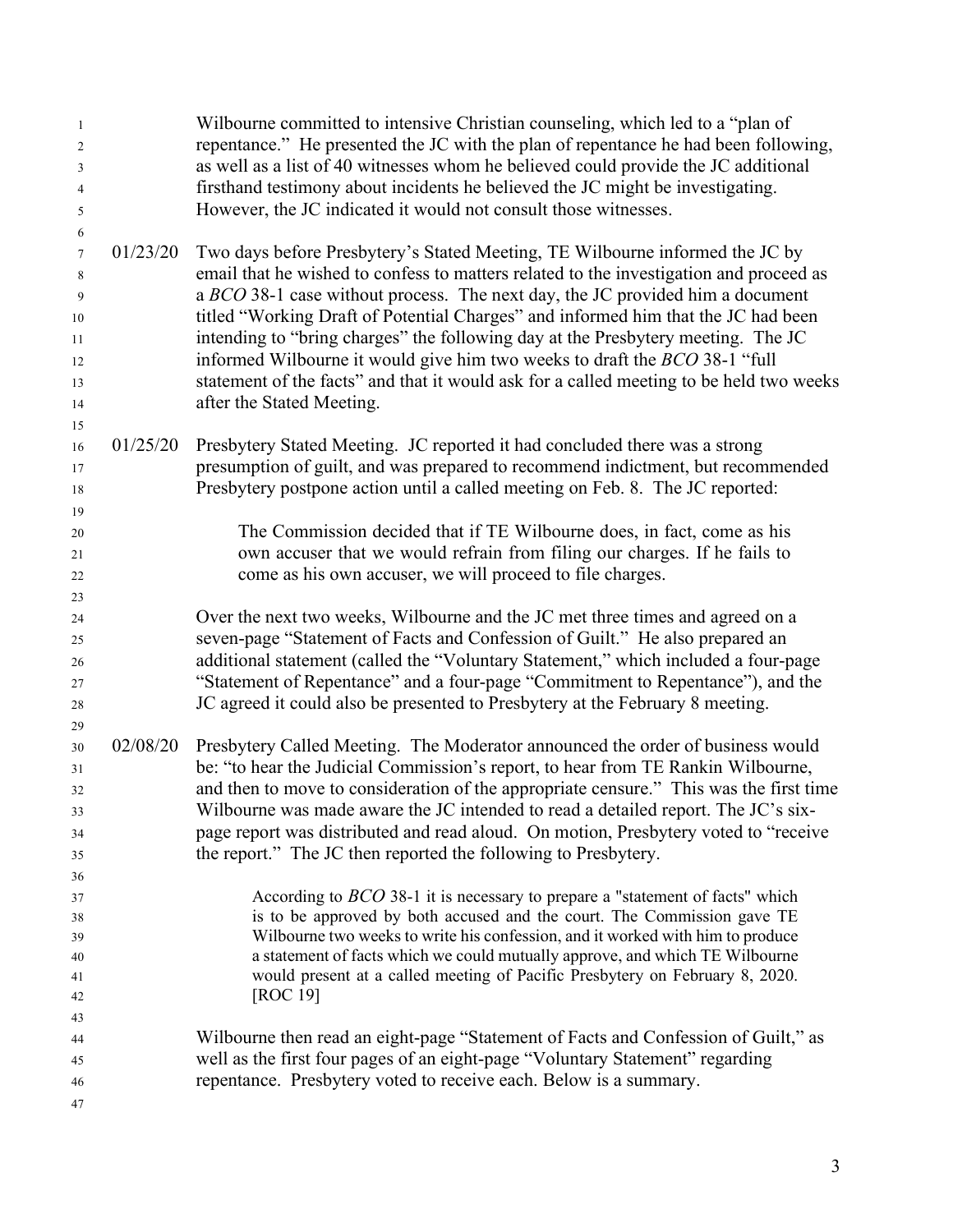| -1       |          | 1. "Statement of Facts and Confession of Guilt" -                                      |
|----------|----------|----------------------------------------------------------------------------------------|
| 2        |          | Confessed to sins in two areas:                                                        |
| 3        |          | a) $6th$ Commandment - "I have lorded my authority over our staff in a                 |
| 4        |          | domineering manner and have engaged in unrighteous anger," listing                     |
| 5        |          | nine examples;                                                                         |
| 6        |          | b) 9 <sup>th</sup> Commandment - "I have engaged in lying, deceitful speech, and       |
| 7        |          | manipulative behavior," listing eight examples.                                        |
| 8        |          | c) "Voluntary Confession of Guilt" - One-page, with six bullet points,                 |
|          |          | each beginning with, "I confess that I "                                               |
| 9        |          |                                                                                        |
| 10       |          | 2. "Voluntary Statement in Addition to My Confession"                                  |
| 11       |          |                                                                                        |
| 12       |          | a) "Statement of Repentance" - Four pages.                                             |
| 13       |          | b) "Commitment to Repentance" - Four pages, which included 13                          |
| 14       |          | paragraphs, like "Weekly Counseling" and "Training in Conflict                         |
| 15       |          | Management." (Not read aloud, but "received" and included in                           |
| 16       |          | Minutes.)                                                                              |
| 17       |          |                                                                                        |
| 18       |          | The Minutes record the following excerpts:                                             |
| 19       |          |                                                                                        |
| 20       |          | "Moderator Bjerkaas then prayed for TE Wilbourne, after which TE Wilbourne was         |
| 21       |          | dismissed from the meeting."                                                           |
| 22       |          |                                                                                        |
| 23       |          | "Lengthy debate then ensued as to whether TE Wilbourne's sins confessed in the         |
| 24       |          | Statement of Fact rise to the level of "base and flagitious." [BCO 34-7]               |
| 25       |          |                                                                                        |
| 26       |          | "[JC member] TE Jason Park then brought the following motion: That the presbytery      |
| 27       |          | rule that the sins TE Wilbourne has confessed do rise to the level of base and         |
| 28       |          | flagitious. The motion was seconded by TE Jerrard Heard."                              |
| 29<br>30 |          | "As ballots were being distributed, Moderator Bjerkaas reminded the court of the       |
| 31       |          | motion before them is to rule that the sins confessed by TE Wilbourne be found to      |
| 32       |          | rise to the level of base and flagitious. Upon voting, the motion passed, with 21 for, |
| 33       |          | 11 against, and 1 abstention."                                                         |
| 34       |          |                                                                                        |
| 35       |          | "At 11:00 am, TE Jason Park brought the following motion: That TE Rankin               |
| 36       |          | Wilbourne be deposed from the ministry. The motion was seconded by [JC member]         |
| 37       |          | TE Jeff Tell. Following lengthy, passionate, and often times emotional debate,         |
| 38       |          | various points of clarification and points of order, and some statements not directly  |
| 39       |          | pertaining to the Statement of Facts being ruled out of order by the Moderator, TE     |
| 40       |          | Jason Park called the question. Upon voting, the calling of the question was           |
| 41       |          | sustained. TE Kyle Wells requested prayer, which Moderator Bjerkaas led.               |
| 42       |          | Moderator Bjerkaas reminded the court of the motion before them: That TE Rankin        |
| 43       |          | Wilbourne be deposed from the ministry. Upon voting, the motion passed, with 21        |
| 44       |          | votes for, 10 against, and no abstentions."                                            |
| 45       |          |                                                                                        |
| 46       | 04/05/20 | Wilbourne filed Complaint with Presbytery, alleging four "primary constitutional       |
| 47       |          | violations" $(1-4)$ and three "secondary violations," $(5-7)$ followed by fuller       |
| 48       |          | explanations of each. Emphasis below was original.                                     |
| 49       |          |                                                                                        |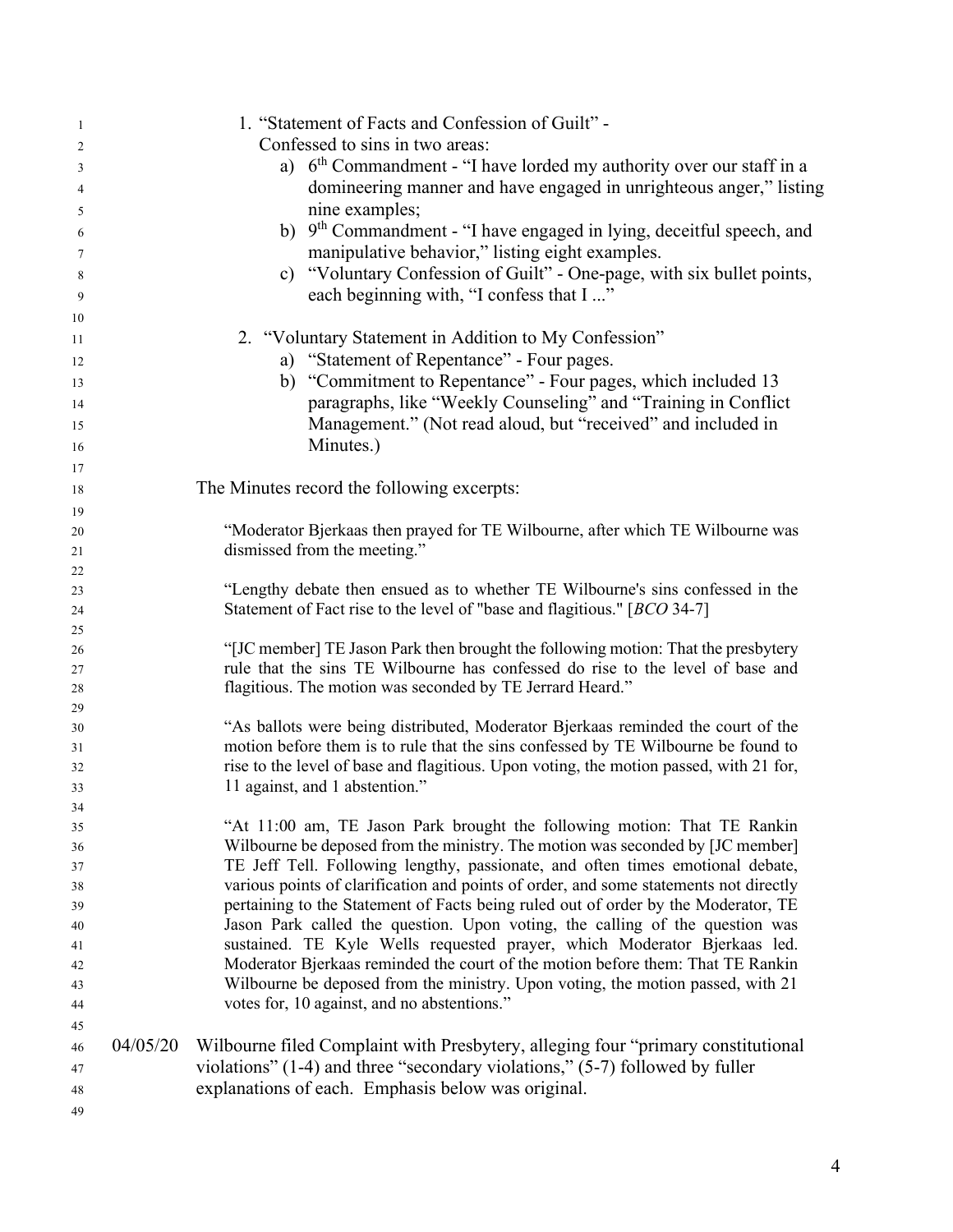|          | 1. At the called meeting of Presbytery on February 8, 2020, the Judicial              |
|----------|---------------------------------------------------------------------------------------|
|          | Commission was allowed to read a detailed report, prior to my 38-1 confession,        |
|          | that was not agreed upon. The reading of this report was improper and                 |
|          | inconsistent with $BCO$ 38-1, allowing for injustice in the judgment and censure      |
|          | of the complainant.                                                                   |
|          | 2. The Presbytery ruled that my confessed sins were "base and flagitious," (BCO       |
|          | 34-7) when they are not rightly categorized as such.                                  |
|          | 3. The court neglected to consider the question of my repentance as they were         |
|          | obligated to do.                                                                      |
|          | 4. The Commission and Presbytery ignored <i>BCO</i> 32-20, namely that the court      |
|          | should limit its focus to offenses in the space of the last year, unless they have    |
|          | 'recently become flagrant'. They had not recently become flagrant, nor did my         |
|          | confession show that they had, nor did the Commission make the case that they         |
|          | had. Constitutionally, offenses from several years ago should only be admissible      |
|          | if the court can prove the pattern persists and had recently become flagrant.         |
|          | 5. During the Judicial Commission's investigation, I was repeatedly denied            |
|          | reasonable opportunities to defend myself.                                            |
|          | 6. The Judicial Commission prejudiced the Presbytery by claiming they had spoken      |
|          | to people on "both sides" as well as claiming they had spoken to everyone "in         |
|          | the room" at particular incidents. This is not true.                                  |
|          | 7. Throughout this process, Matthew 18 has not been followed, "as required by         |
|          | Christ" ( <i>BCO</i> 31-5).                                                           |
|          |                                                                                       |
| 04/05/20 | Session of PCC filed a six-page Complaint with Presbytery alleging five "Failures in  |
|          | Interpretation of the Constitution of the Church," shown below.                       |
|          |                                                                                       |
|          | 1. Submission of a Judicial Commission Report that inappropriately charged the        |
|          | Confessor and influenced the judgment of Presbytery.                                  |
|          | 2. In both its written report and during deliberations, the Judicial Commission       |
|          | made inaccurate statements that influenced Presbytery's judgment.                     |
|          | 3. The Presbytery incorrectly ruled that TE Wilbourne's confessed sins were           |
|          | "Base and Flagitious."                                                                |
|          | 4. The Sins were not recent.                                                          |
|          | 5. Other Concerns.                                                                    |
|          |                                                                                       |
|          | TEs Gendall, Hightower and Lien filed a 10-page Complaint with Presbytery alleging    |
|          | six "Constitutional Concerns and Violations," shown below. Emphasis was original,     |
|          | and indicated the sections alleged to be violated.                                    |
|          |                                                                                       |
|          | 1. BCO 40-4: Courts may sometimes entirely neglect to perform their duty  ln any      |
|          | of these cases their records will by no means exhibit to the higher court a full view |
|          | of their proceedings. If therefore, the next higher court be well advised that any    |
|          | such neglect or irregularity has occurred on the part of the lower court, it is       |
|          | incumbent on it to take cognizance of the same, and to examine, deliberate and        |
|          | judge in the whole matter as completely as if it had been recorded, and thus          |
|          | brought up by review of its records.                                                  |
|          | 2. BCO 38-1. When any person shall come forward and make his offense known to         |
|          | the court, a full statement of the facts shall be recorded and judgment rendered      |
|          | without process. In handling a confession of guilt, it is essential that the person   |
|          | intends to confess and permit the court to render judgment without process.           |
|          | 04/07/20                                                                              |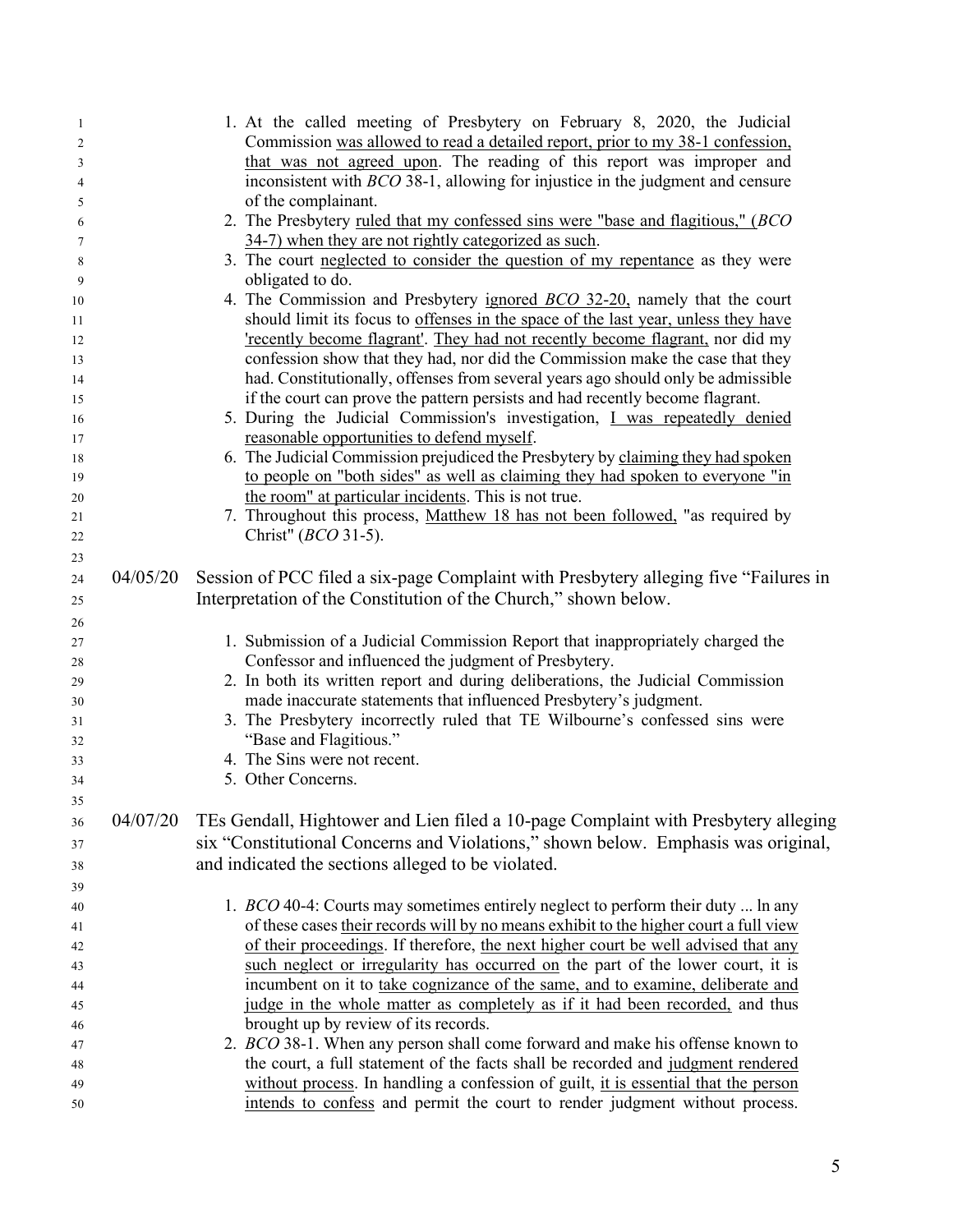| -1                  |          | Statements made by him in the presence of the court must not be taken as a basis                                                                                          |
|---------------------|----------|---------------------------------------------------------------------------------------------------------------------------------------------------------------------------|
| $\overline{c}$      |          | of a judgment without process except by his consent. In the event a confession is                                                                                         |
| 3                   |          | intended, a <u>full statement of the facts should be approved by the accused, and by</u>                                                                                  |
| $\overline{4}$<br>5 |          | the court, before the court proceeds to a judgment. The accused has the right of<br>complaint against the judgment.                                                       |
| 6                   |          | 3. BCO 34-7: the court erred procedurally and factually in its declaration of "base $\&$                                                                                  |
| 7                   |          | flagitious."                                                                                                                                                              |
| 8                   |          | 4. BCO 32-20: The court failed to properly consider BCO 32-20, especially that                                                                                            |
| 9                   |          | process  shall commence within the space of one year after the offense was                                                                                                |
| $10\,$              |          | committed, unless it has recently become flagrant.                                                                                                                        |
| 11                  |          | 5. BCO 27-5 & 31-5: According to BCO 27-5, steps A-D of the proper disciplinary                                                                                           |
| 12                  |          | principles set forth in Scripture must be followed - whether the sins be general or                                                                                       |
| 13<br>14            |          | specific, public or private. That did not happen.<br>6. BCO 31-8: Great caution should be exercised in receiving accusations from any                                     |
| 15                  |          | person who is known to indulge a malignant spirit toward the accused  [or] who                                                                                            |
| 16                  |          | is deeply interested in any respect in the conviction of the accused.                                                                                                     |
| 17                  |          |                                                                                                                                                                           |
| 18                  | 07/18/20 | Presbytery Called Meeting. Presbytery debated and denied the three Complaints by                                                                                          |
| 19                  |          | the following votes: Wilbourne (15-19-1), PCC Session (14-21), and Gendall,                                                                                               |
| 20                  |          | Hightower $&$ Lien (13-21).                                                                                                                                               |
| 21                  |          |                                                                                                                                                                           |
| 22                  | 08/04/20 | TEs Gendall, Hightower, and Lien carried their Complaint to the SJC.                                                                                                      |
| 23                  |          |                                                                                                                                                                           |
| 24                  | 08/05/20 | Wilbourne carried his seven-page Complaint to the SJC, with 70 pages of                                                                                                   |
| 25                  |          | attachments.                                                                                                                                                              |
| 26                  | 08/13/20 | PCC Session carried its Complaint to the SJC.                                                                                                                             |
| 27<br>28            |          |                                                                                                                                                                           |
| 29                  | 09/16/20 | SJC Officers rule Case administratively in order and randomly drew the Panel, which                                                                                       |
| 30                  |          | included TE Greco, TE Cannata and RE S. Duncan, with alternates TE Ellis and RE                                                                                           |
| 31                  |          | Donahoe.                                                                                                                                                                  |
| 32                  |          |                                                                                                                                                                           |
| 33                  | 09/17/20 | Panel members were notified of their appointment and received the ROC for three                                                                                           |
| 34                  |          | related Complaints against the decision of Pacific Presbytery: Cases 2020-07                                                                                              |
| 35                  |          | Wilbourne (ROC 300 pages), 2020-08 TEs Gendall, Hightower & Lien (ROC 252                                                                                                 |
| 36                  |          | pages), and 2020-09 Session of Pacific Crossroads (ROC 228 pages).                                                                                                        |
| 37                  |          |                                                                                                                                                                           |
| 38                  | 10/06/20 | Panel Constituting Meeting. TE Greco was elected as chairman and RE S. Duncan as                                                                                          |
| 39                  |          | secretary. Panel decided to send the Parties copies of the SJC's July 2020 Decision in                                                                                    |
| 40                  |          | Case 2019-10 Evans v. Arizona, and its August 2020 Decision in Case 2020-04                                                                                               |
| 41                  |          | Williams v. Chesapeake, since they were just recently decided, and both involved                                                                                          |
| 42                  |          | <i>BCO</i> 38-1.                                                                                                                                                          |
| 43                  | 10/29/20 |                                                                                                                                                                           |
| 44                  |          | Presbytery Representatives filed a motion asking the Panel to rule all the Cases out-<br>of-order. They alleged Cases 2020-08 and 2020-09 were out of order because those |
| 45<br>46            |          | Complainants lacked standing because the final sentence of <i>BCO</i> 38-1 purportedly                                                                                    |
| 47                  |          | restricts such a complaint to the accused: "The accused has the right of complaint                                                                                        |
| 48                  |          | against the judgment." They also contended Case 2020-07 was out of order, for the                                                                                         |
|                     |          |                                                                                                                                                                           |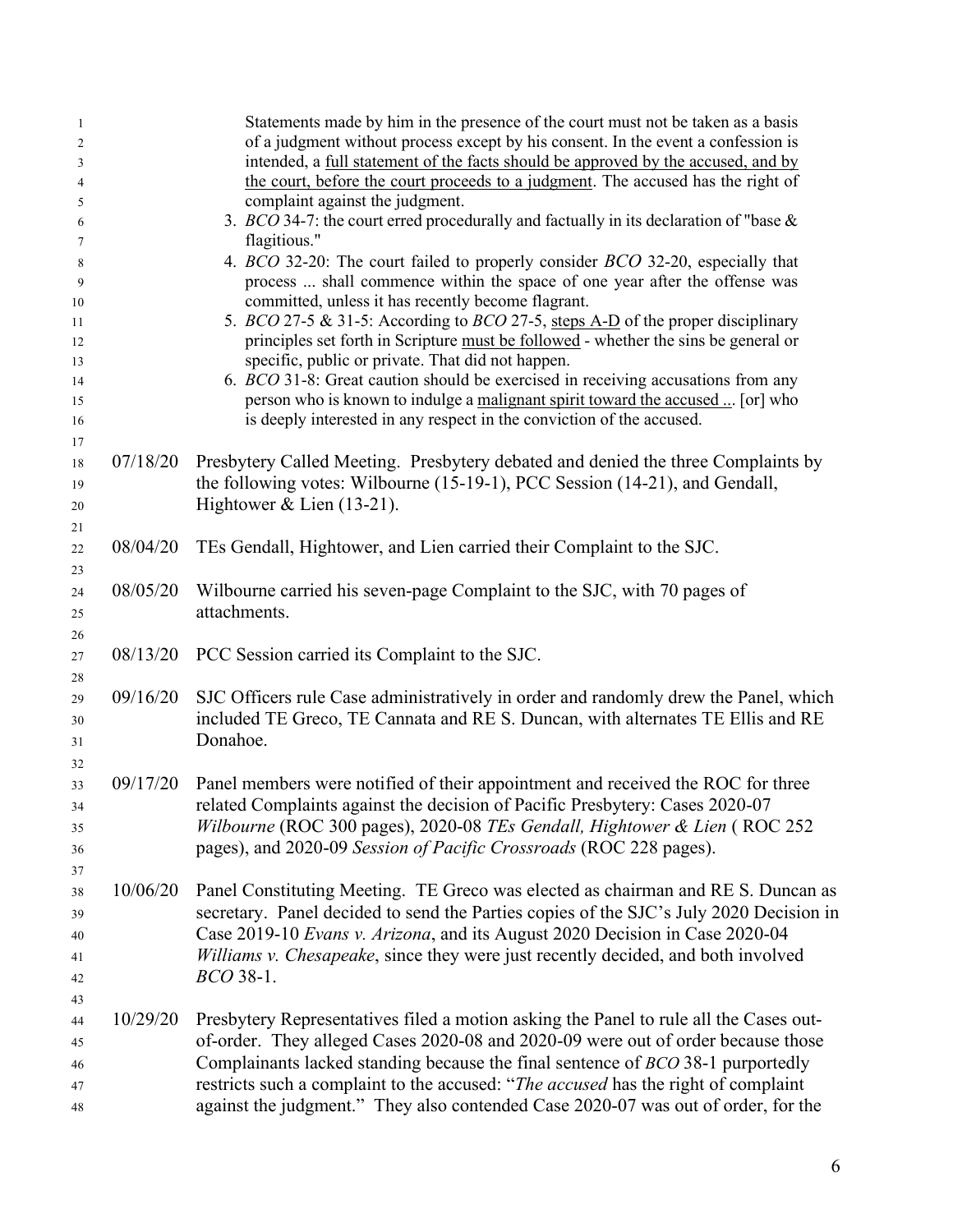| $\mathbf{1}$<br>2<br>3<br>4                  |                                                                                                                                                                                                                                                                                                                                                                                                                                                                                                                                  | following reason: "[T] he relief being sought in the complaint goes beyond the<br>specific issue that can be raised under <i>BCO</i> 38-1. The only issue the accused can<br>complain against is the judgment: "The accused has the right of complaint against the<br><i>judgment.</i> "" (Emphasis original.)                                                                                |  |
|----------------------------------------------|----------------------------------------------------------------------------------------------------------------------------------------------------------------------------------------------------------------------------------------------------------------------------------------------------------------------------------------------------------------------------------------------------------------------------------------------------------------------------------------------------------------------------------|-----------------------------------------------------------------------------------------------------------------------------------------------------------------------------------------------------------------------------------------------------------------------------------------------------------------------------------------------------------------------------------------------|--|
| 5<br>6<br>7<br>8                             | 11/03/20                                                                                                                                                                                                                                                                                                                                                                                                                                                                                                                         | Chairman notifies the Presbytery Representative that the motions will be considered<br>after the Record of the Case has been finalized.                                                                                                                                                                                                                                                       |  |
| 9<br>10<br>11<br>12                          | 01/15/21                                                                                                                                                                                                                                                                                                                                                                                                                                                                                                                         | Panel notified the Parties of its decision on the ROC objections, sent a Revised ROC<br>dated January 15, and notified the Parties the Hearing would be via GoToMeeting on<br>February 22. Panel notified the Parties it denied Respondent's October 29 motions to<br>dismiss the three Complaints, providing rationale.                                                                      |  |
| 13<br>14                                     | 01/28/21                                                                                                                                                                                                                                                                                                                                                                                                                                                                                                                         | Panel received the Complainant's 10-page Preliminary Brief.                                                                                                                                                                                                                                                                                                                                   |  |
| 15<br>16                                     | 02/10/21                                                                                                                                                                                                                                                                                                                                                                                                                                                                                                                         | Panel received the Presbytery Representative's 10-page Preliminary Brief.                                                                                                                                                                                                                                                                                                                     |  |
| 17<br>18<br>19<br>20<br>21<br>22             | 02/22/21                                                                                                                                                                                                                                                                                                                                                                                                                                                                                                                         | Complaint Hearing via GoToMeeting. Present were Panel members TE Greco, TE<br>Cannata, and RE S. Duncan, along with alternates TE Ellis and RE Donahoe.<br>Complainants present included Mr. Wilbourne, RE Ozbolt, TE Gendall, TE Lien and<br>TE Hightower. The Complainants' Representative was TE Larry Hoop. Presbytery's<br>Representatives were TE Tell and TE Park.                     |  |
| 23<br>24                                     | 04/01/21                                                                                                                                                                                                                                                                                                                                                                                                                                                                                                                         | Panel filed Decision with SJC.                                                                                                                                                                                                                                                                                                                                                                |  |
| 25<br>26                                     |                                                                                                                                                                                                                                                                                                                                                                                                                                                                                                                                  | <b>II. STATEMENT OF THE ISSUE</b>                                                                                                                                                                                                                                                                                                                                                             |  |
| 27<br>28<br>29                               |                                                                                                                                                                                                                                                                                                                                                                                                                                                                                                                                  | Did Presbytery clearly err on February 8, 2020 in how it handled a BCO 38-1 Case Without<br>Process, and previously in how a <i>BCO</i> 31-2 investigation was conducted?                                                                                                                                                                                                                     |  |
| 30<br>31                                     | <b>III. JUDGMENT</b>                                                                                                                                                                                                                                                                                                                                                                                                                                                                                                             |                                                                                                                                                                                                                                                                                                                                                                                               |  |
| 32<br>33<br>34                               |                                                                                                                                                                                                                                                                                                                                                                                                                                                                                                                                  | Yes. Therefore, the Complaint is sustained, and the censure of deposition is annulled.                                                                                                                                                                                                                                                                                                        |  |
| 35                                           | <b>IV. REASONING</b>                                                                                                                                                                                                                                                                                                                                                                                                                                                                                                             |                                                                                                                                                                                                                                                                                                                                                                                               |  |
| 36<br>37<br>38<br>39<br>40<br>41<br>42<br>43 | Our Book of Church Order calls on higher courts ordinarily to show great deference lower<br>courts in factual matters $(BCO 39-3(2))$ and in matters of discretion and judgment, including the<br>administration of censures $(BCO 39-3(3))$ , unless there is clear error on the part of the lower<br>court. In this case, the lower court clearly erred in its actions arising from a BCO 38-1<br>confession. Those errors were prejudicial to the accused and require that the Complaint in Case<br>No. 2020-07 be sustained. |                                                                                                                                                                                                                                                                                                                                                                                               |  |
| 44<br>45<br>46<br>47                         |                                                                                                                                                                                                                                                                                                                                                                                                                                                                                                                                  | The six-page Judicial Commission report was more than just a "record of its proceedings<br>submitted to the court appointing it." (BCO 15-1) It contained significant assertions against and<br>opinions regarding TE Wilbourne. Because the JC presented this new and prejudicial material in<br>addition to the agreed-upon Statement of the Facts and Confession, the process violated the |  |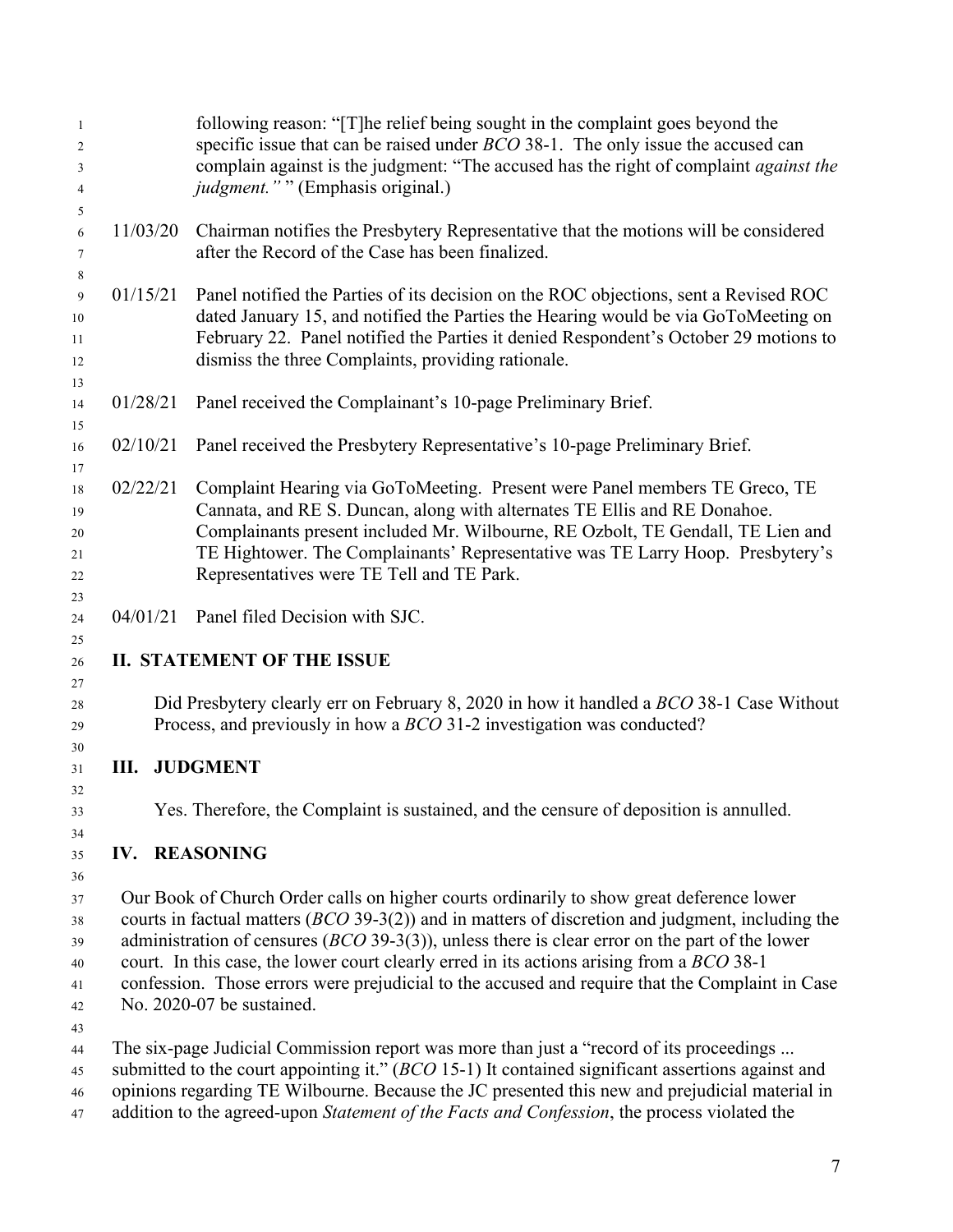provisions of *BCO* 38-1. If the JC and Presbytery had followed the provisions of *BCO* 38-1, the presbyters would have seen and heard only the seven-page *Statement of Facts and Confession* that was agreed to by the minister and the JC. Presbytery could then have properly proceeded to decide which of the censures of *BCO* 30 was warranted. Instead of trying to re-do that procedure, and because TE Wilbourne's confession still exists, the SJC recommends the censure be regarded as definite suspension from office (*BCO* 30-3). In other words, this Decision restores him to the status of a minister in good standing in Pacific Presbytery, without call, having made a *BCO* 38-1 confession and having practically served a 17- month suspension from office. Alternatively, Presbytery is not prohibited from considering TE Wilbourne's *BCO* 38-1 confession, as the sole basis for imposing a *BCO* 30 censure. Additionally, TE Wilbourne is not prohibited from withdrawing his *BCO* 38-1 confession, at which point Presbytery would need to decide whether to take no further action or determine whether a strong presumption of guilt exists warranting the appointment of a prosecutor, an indictment, and trial. Rather than have TE Wilbourne consider another *BCO* 38-1 confession and statement of facts and have the Presbytery consider again the censure it would impose, we believe the cause of justice will be served by a *de facto* 17-month definite suspension from office. Therefore, if Presbytery believes a new or greater censure is warranted than the past 17-month suspension, it should find a strong presumption of guilt, bring an indictment against TE Wilbourne, and proceed to a trial. The SJC is not recommending any further censure or an indictment and trial. The SJC recommends Presbytery consider the matter closed. 

The SJC is not annulling Presbytery's dissolution of the minister's call.

 Finally, there were also several other irregularities alleged in the three Complaints, and they are briefly addressed below.

 1. There seemed to be a misunderstanding about what a commission delivers to a presbytery. *BCO* 15-1 stipulates: "A commission shall keep a full record of its proceedings, which shall be submitted to the court appointing it. Upon such submission this record shall be entered on the minutes of the court appointing ..." Thus, a *BCO* 15-1 commission does not typically present a report to presbytery, *because it acts as the presbytery* on the matter assigned to it. It simply submits (files) a record of its proceedings for the records of presbytery. Ordinarily, a presbytery doesn't "consider" a report from a commission, unless it's a *BCO* 15-3 commission that tried a judicial case and is presenting a non-debatable recommendation on the judgment. In other words, the *BCO* did not require Pacific Presbytery to hear the JC's six-page "report." No motion is needed for the "record of the proceedings" of a commission to be entered into Presbytery records. The JC's record of its proceedings should simply have been filed with the Presbytery Clerk after the meeting, or at least after the decision on censure. In addition, the motion adopted by Presbytery to "receive the Judicial Commission's report as presented" was out of order. Even if the JC's presentation could legitimately be regarded as a "report," reports are automatically *received* when *presented*, and the motion was thereby unnecessary and probably confusing.  $(RONR (12<sup>th</sup> ed.) 51:9, 51:15)$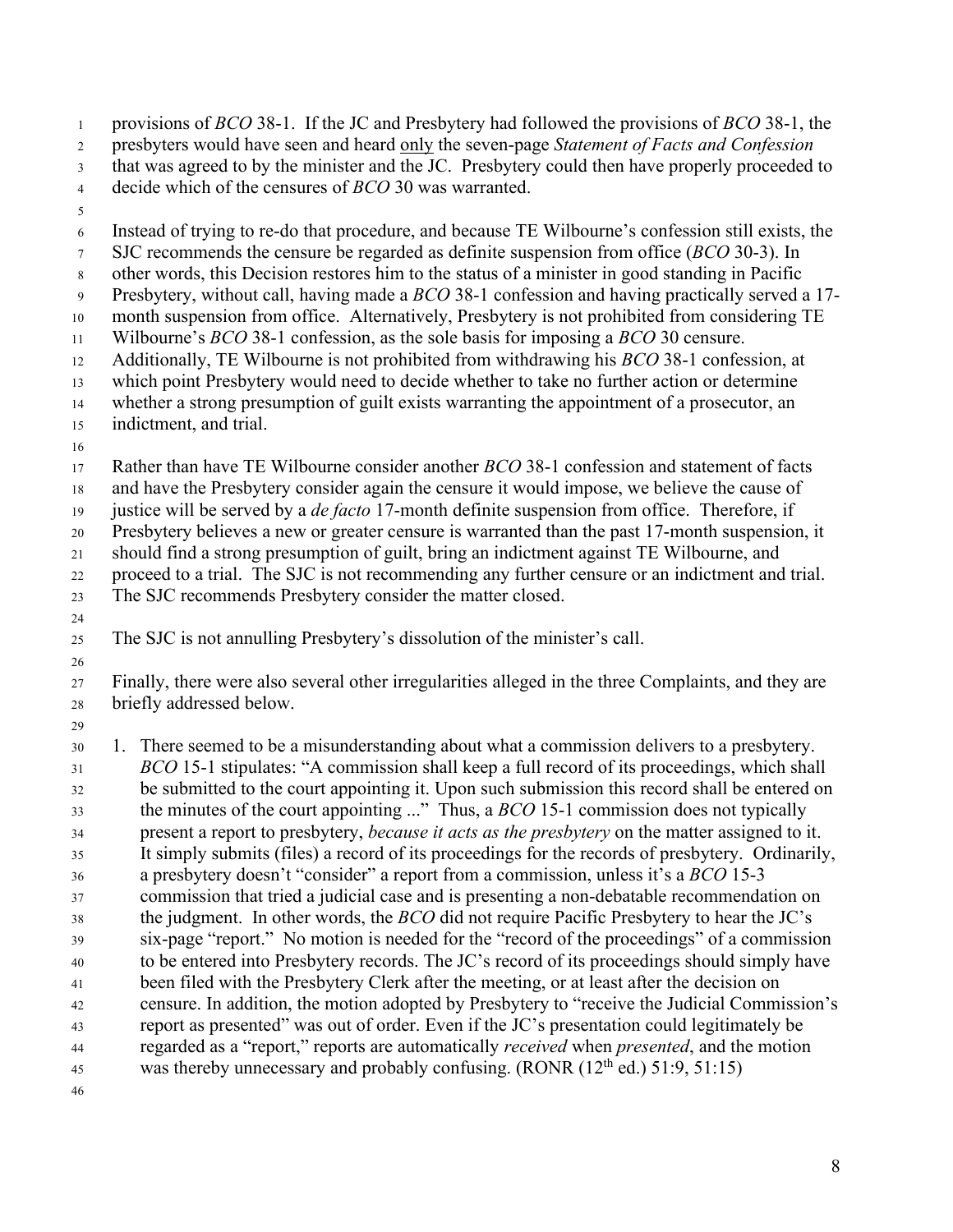2. Early in the process, the SJC Panel ensured Presbytery's Representative received a copy of the SJC's July 2020 Decision in Case 2019-10: *TE Evans v. Arizona,* another Case involving *BCO* 38-1 decided three months earlier. The Presbytery Representatives should have regarded the SJC Decision in *Evans* as "establishing a principle" that "may be appealed to in subsequent similar cases." (*BCO* 14-7) A major procedural issue in both Cases was clearly similar, but the Presbytery's Representatives disagreed. They claimed the facts of the Cases were substantially different and contended Arizona's commission reporting was faulty because it came after the confession was read, but Pacific's came *before*. We do not agree with Respondent's attempt to distinguish this case from *Evans*. *BCO* 38-1 does not address the time at which additional adverse information might be presented; it prohibits the introduction of any information adverse to the accused to the court beyond the agreed upon statement of facts at any point prior to the decision on censure. Hearing a negative report before hearing a man's confession is *more* prejudicial than after, given the importance of first  $\mu$ <sup>14</sup> impressions.<sup>2</sup> In addition, Presbytery's Representative contended the minister was free to change his mind after hearing the negative JC report, and ask for a trial instead. While that would have been constitutionally permissible for him to do, we find Presbytery's contention implausible and at odds with the procedure outlined in *BCO* 38-1. 3. In its deliberations on censure, Presbytery spent much time on *BCO* 34-7 discussing whether the confessed offenses rose to the level of being "base and flagitious." *BCO* 34-7. When a minister, pending a trial, shall make confession, if the matter be base and flagitious, such as drunkenness, uncleanness, or crimes of a greater nature, however penitent he may appear to the satisfaction of all, the court shall without delay impose definite suspension or depose him from the ministry. It should be noted that this was not time well spent. It is clear that consideration of *BCO* 34-7 was not applicable to any censure consideration because there was no trial pending. Nevertheless, Presbytery's Representative reported that a *BCO* 38-1 document in the online Presbytery Clerk's Handbook defines *base* as "vile, contemptible" and defines *flagitious* as "heinous, extraordinarily wicked, flagrantly wicked." However, the disclaimer in that document is relevant: "Interpretations of *The Book of Church Order* ... by the Stated Clerk ... or staff members of the Office of the Stated Clerk are for information only, however, and are not authoritative rulings that may only be made by courts of the Church. ... Parties to potential cases or cases in process are responsible for their own constitutional and procedural knowledge and understanding." 

 In his paper titled, *Avoiding Procedural Errors in Judicial Cases,* Stated Clerk Emeritus Dr. Roy Taylor includes this statement: "It is unwise for a Shepherding Committee to report prior to a *BCO* 38-1 procedure, because that would violate the *BCO* 38-1 rights of the self-accused person that only the statement of facts that he has approved and the sins to which he confesses may be used by the court to decide on a censure." However, it is more than just unwise. It will often constitute reversible error, as it did in this Case.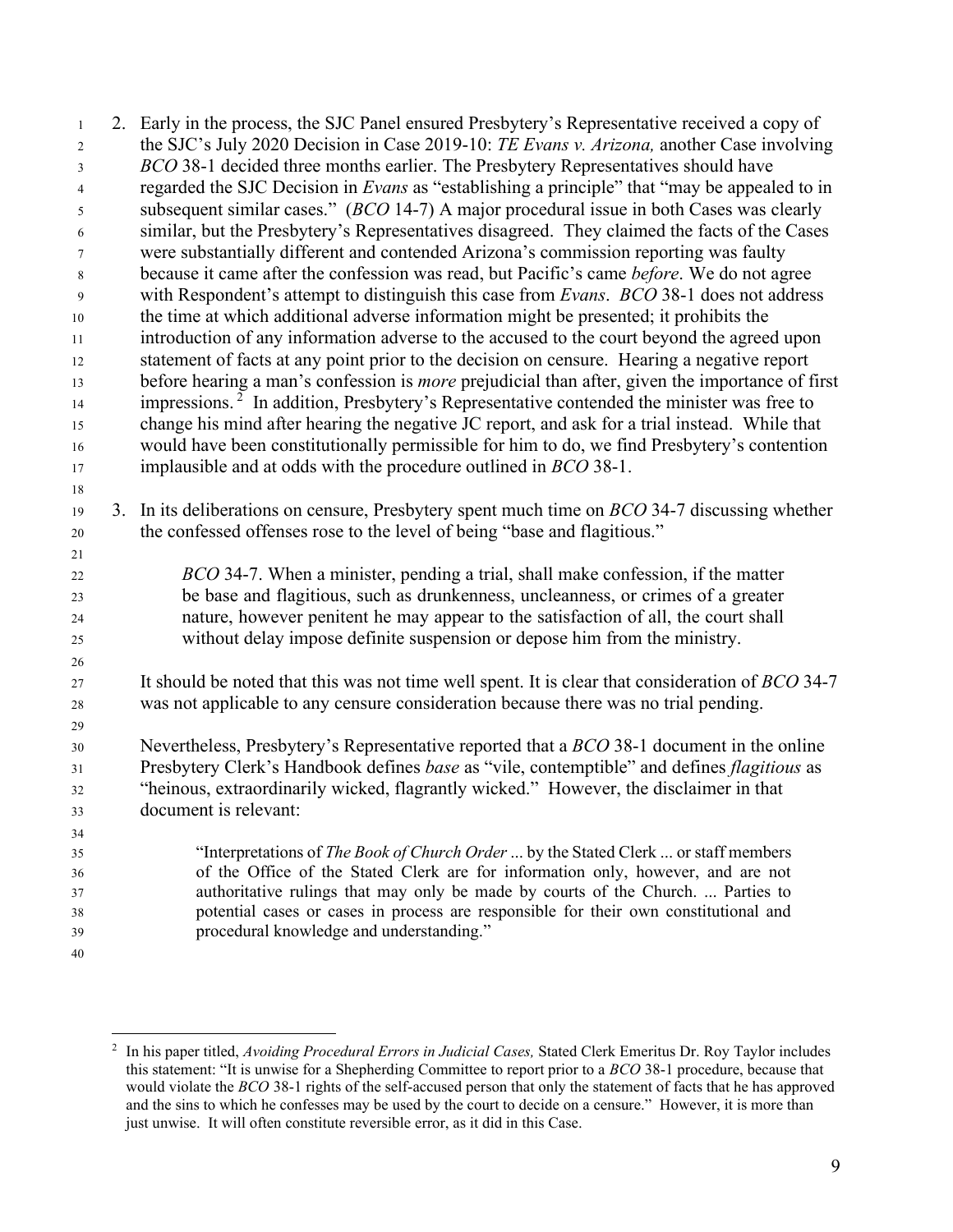When interpreting a word in a constitution or a law, it is important to try to understand the meaning the word had at the time the document was written.<sup>3</sup> Because the words *base* and *flagitious* date back to the 1879 PCUS Book of Order, it would be more accurate to use a resource like the Oxford English Dictionary, which shows usage at various times in history, rather than something like the Merriam-Webster 2021 dictionary.<sup>4</sup>

 More importantly, context is critical. Regardless of how the two words are defined, it is unusual for the *BCO* to say repentance is immaterial when deciding censure. For example, we would not ordinarily say repentance is immaterial in cases of drunkenness or uncleanness. However, if those sins resulted in public scandal, we might say that. Thus, it seems the main purpose of *BCO* 34-7 is the removal of public scandal achieved by definite suspension or deposition. If the offenses of drunkenness or uncleanness do not create a public scandal, then the *BCO* would allow the court to consider repentance and all degrees of censures. This might also explain why indefinite suspension is not mentioned as an option in *BCO* 34-7, even though one might argue it's often a harsher censure than definite suspension, because the duration is unknown. Further, *BCO* 34-7 explicitly applies only to ministers, presumably 17 because their sins will be more likely to create a public scandal than those of elders and other church members. This does not mean the censure of deposition was unwarranted for the offense confessed. It just means Presbytery's misreading of *BCO* 34-7 resulted in an error in ignoring any consideration of repentance when deciding censure.

 4. *BCO* 38-1 envisions a single document. It does not envision what we had in this Case, which included a seven-page Statement of Facts and Confession of Guilt and an eight-page Voluntary Statement (four-page Statement of Repentance and four-page Commitment to Repentance). Whatever single document is agreed to by the confessor and the court should include all the material necessary for the court to render a decision on censure. That way, the presbyters simply need to read the single document to be ready to vote.<sup>5</sup>

 5. Accused persons are permitted counsel or assistance at any point in the investigative process, not just at trial. The accused minister repeatedly requested to bring someone with him to the interviews with the investigative Commission, but the Commission incorrectly ruled that *BCO* 32-19 only allows counsel during a trial. Absent some compelling reason, it is unreasonable to prohibit an accused person from bringing his counsel with him to an

 "The theory of originalism treats a constitution like a statute, giving the constitution the meaning that its words were understood to bear at the time they were promulgated. ... If you don't take the words of the Constitution and what they were originally understood to mean, what is the standard? The answer is, there isn't any standard. ... [T]he only sensible way to construe a constitution is the way you construe statutes. What did its words mean when they were adopted?" Justice Antonin Scalia, *"Judicial Adherence to the Text of our Basic Law: A Theory of Constitutional Interpretation."* Speech at the Catholic University of America, October 18, 1996.

 https://www.oed.com/ In the *Institutes*, Calvin uses the word *flagitious* to refer to the "incestuous Corinthian," David's sin with Bathsheba, murder, the public "worship of images," and "the sin against the Holy Ghost."

 The 2021 Presbytery Clerk's Handbook prepared by the PCA Clerk's office recommends the use of an additional, separate document, which it calls the *Voluntary Statement in Addition to the Required Statement of Facts and Confession of Guilt.* (See pages 226 and 228 at https://www.pcaac.org/wp-content/uploads/2020/12/2021- Presbytery-Clerks-Handbook.pdf ). However it would seem prudent for such a repentance statement to be included in the mutually agreed-upon *single* document.